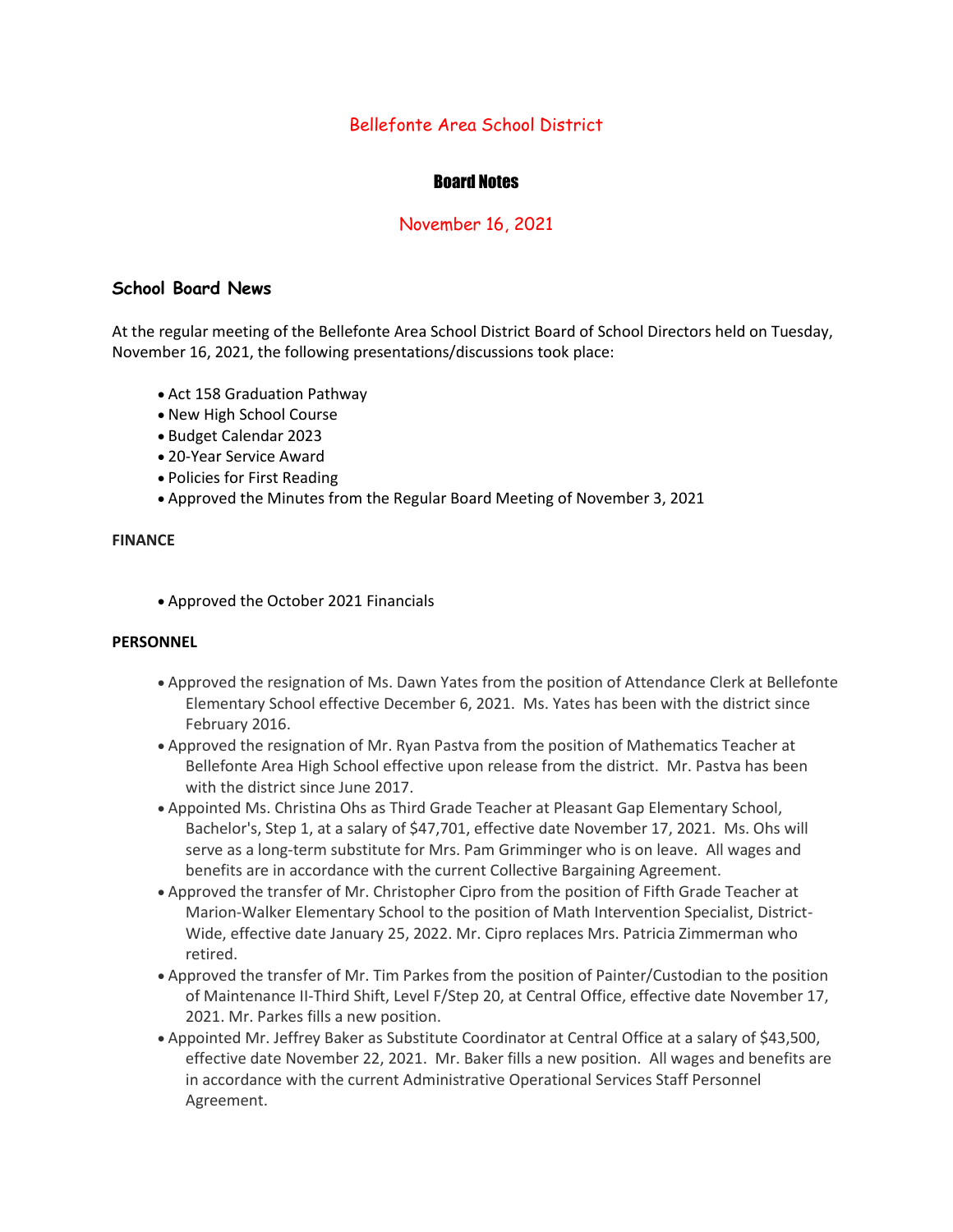- Approved the Family Medical Leave for two District employees as per detailed backup. Detailed leave listing included as backup to the Minutes.
- The following request is subject to guidelines within Board Policy for Short-Term Uncompensated Leaves. All requested leaves are for personal reasons.

|  | Prestie Headings   Paraeducator/PCA   High School   10/18, 10/19, 10/26, 10/28 (21 hours) |  |  |  |
|--|-------------------------------------------------------------------------------------------|--|--|--|
|  |                                                                                           |  |  |  |

- Approved the job description as attached for the position of High School Principal.
- Approved the following Volunteers for the 2021-22 School Year:

| <b>Brandon Snook</b>   | Fine Arts Volunteer |
|------------------------|---------------------|
| Tara Baney             | Softball            |
| Steven (Daniel) Fravel | Girls' Basketball   |
| Mark Shawley           | Wrestling           |
| Keith Taylor           | Wrestling           |

• Approved the following internships for the 2021-2022 school year:

| Se<br>m        | Student<br>Teacher'<br>S<br>First<br>Name | Student<br>Teacher'<br>S<br>Last<br>Name | Cooperatin<br>g Teacher's<br><b>First Name</b> | Cooperatin<br>g Teacher's<br>Last Name | Grade/<br>Subject | District<br>Placemen<br>t | Colleg<br>e | Date<br>Begi<br>n  | Date<br>End          |
|----------------|-------------------------------------------|------------------------------------------|------------------------------------------------|----------------------------------------|-------------------|---------------------------|-------------|--------------------|----------------------|
| $\overline{2}$ | Geneva                                    | Maldon                                   | Jessica                                        | Cetnar                                 | Music             | PG/MW                     | <b>PSU</b>  | $7-$<br>Jan-<br>22 | $30 -$<br>Apr-<br>22 |
| $\overline{2}$ | Amber                                     | Lucas                                    | Caleb                                          | Rebarchak                              | <b>Band</b>       | <b>HS</b>                 | <b>PSU</b>  | $7-$<br>Jan-<br>22 | $30-$<br>Apr-<br>22  |
| $\overline{2}$ | Kiera                                     | Clifford                                 | Julie                                          | Renne                                  | Orchestr<br>a     | <b>MS</b>                 | <b>PSU</b>  | $7-$<br>Jan-<br>22 | $30-$<br>Apr-<br>22  |
| $\overline{2}$ | Tessa                                     | Vendetti                                 | Eric                                           | <b>Brinser</b>                         | Music             | MS/HS                     | <b>PSU</b>  | $7-$<br>Jan-<br>22 | $30 -$<br>Apr-<br>22 |